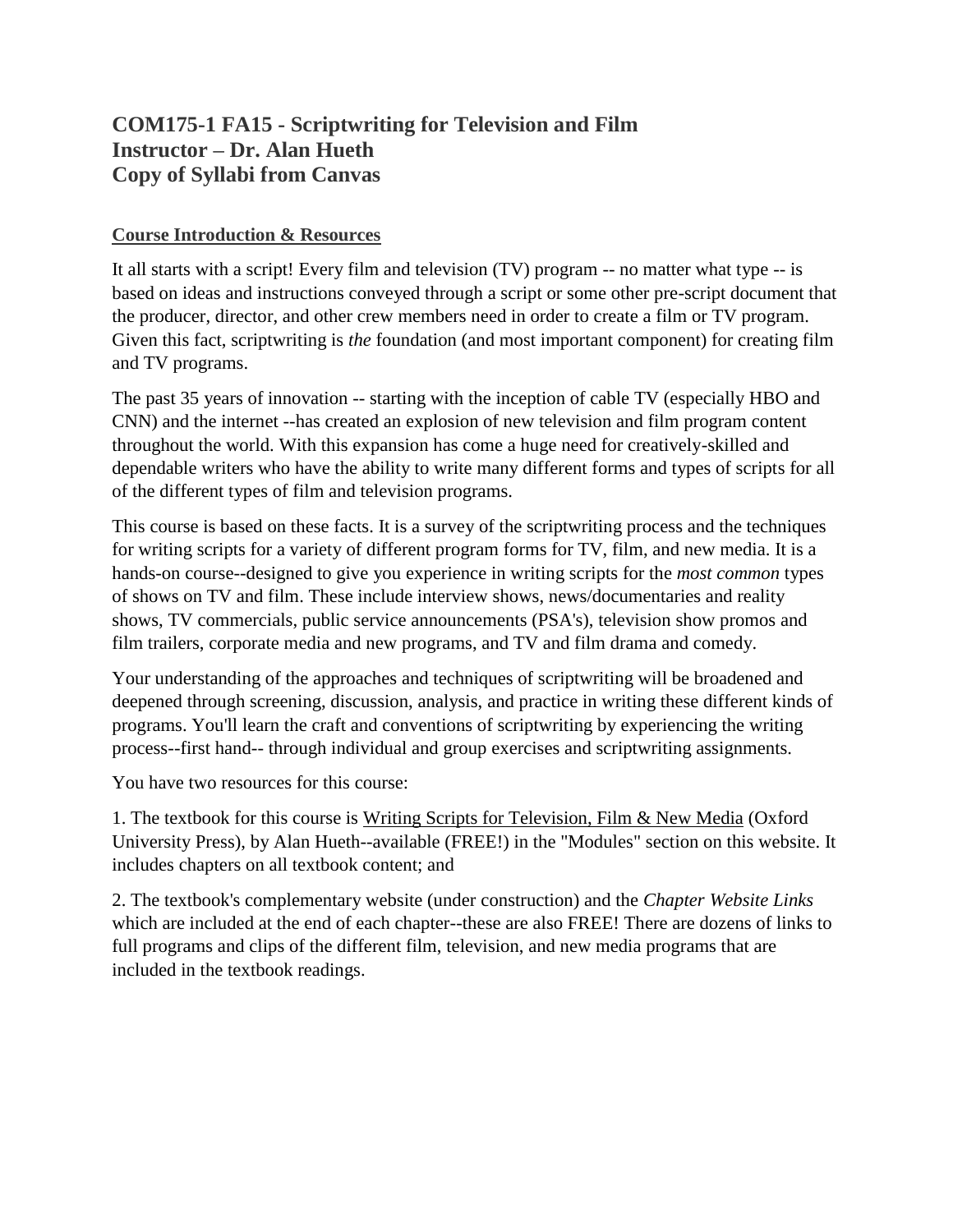# **Student Learning Outcomes (SLO's)**

As a result of taking this course, you will be able to do the following: demonstrate an understanding and ability to...

1. ...apply the elements and principles of drama in writing scripts for film, TV, and new media programs;

2. ...practice the creative process for writing scripts for the different types of film, TV, and new media programs;

3. ...do basic pre-script research for film, TV, and new media scripts;

4. ...formulate communication objectives for film, TV, and new media programs, and write scripts that accomplish those objectives;

5. ...envision creative concepts in scripts for film, TV, and new media programs;

6. ...write scripts in the conventional and professionally-correct script formats for film, TV, and new media programs;

7. ...rewrite script material that has been critiqued and returned to you--for making changes/writing additional drafts, etc.; and

8. Demonstrate an appreciation for, and an ability to give and receive constructive criticism of your own and others' creative ideas and scripts.

# **Activities**

The course learning outcomes will be accomplished through the following activities:

- Mini-lectures
- Textbook readings
- Supplemental internet readings on scriptwriting
- Active student discussions of course topics -- based on the readings and website contents
- Viewing, analysis, and critique of student-produced and professional, award-winning TV/film/new media programming
- Submitting In-class notes/outlines (when requested), along with *Big Questions* textbook chapter reports
- In-class, ungraded writing exercises
- Graded scriptwriting assignments
- Analysis and critique of your own and other's concepts and scripts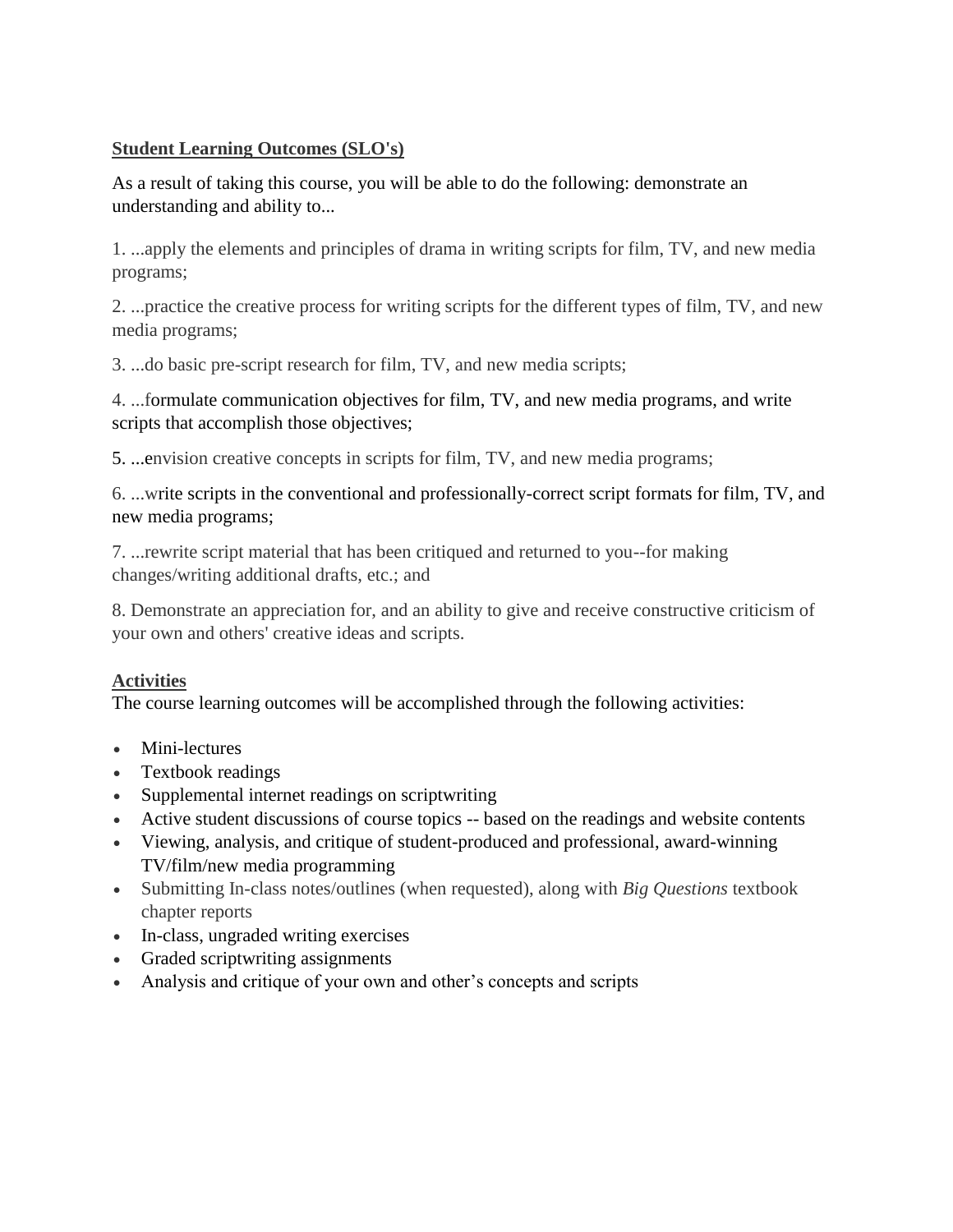# **Evaluation: Assignments, Points & Grading Scale, Policies**

| The Ten Big Questions chapter reports and In-Class Lecture Notes 20 @ 10 points each | 200  |
|--------------------------------------------------------------------------------------|------|
| Who I Am Script Formatting Assignment                                                | 100  |
| TV commercial/PSA/Show Promo Action Plan, Scripts & Storyboards                      | 100  |
| Interview Show Action Plan and Script                                                | 100  |
| Documentary/Reality Show Action Plan and Treatment/Script                            | 150  |
| Corporate Media Action Plan & Treatment/Script                                       | 100  |
| Screenplay Logline, Synopsis, Step Outline, Treatment, and Script Combo              | 150  |
| Attendance & Participation                                                           | 100  |
| <b>TOTAL POINTS:</b>                                                                 | 1000 |
|                                                                                      |      |

- Your grades for projects will be based upon grading criteria provided for each assignment -- and how well you satisfy the criteria. The criteria include several components:
- 1. Your creativity in utilizing the elements of drama to (potentially) elicit *pathos* in the audience through your script *visions;*
- 2. Your ability to write material in the appropriate script format -- based on the type of show; and
- 3. The clarity, completeness, and quality of the other areas that are included in each assignment.
- The specific criteria are included on each assignment page posted on this website. Be sure to include every component and requirement of the assignment -- or the submission will be considered incomplete and will negatively affect your grade. Also, your grades for these assignments will be posted on the *Grades* section of this course website.
- **A Special Note:** I will do my best to return your graded scripts back to you in a reasonable amount of time. It usually takes 1-2 weeks to grade and return assignments. The time-length that I need is based on the complexity and length of the assignment, other courses and projects I'm working on from week-to-week, and how long my *honey-do list* is for each weekend. I usually grade on the weekends which do not have too many other intrusions on my time. In any case, you can count on receiving graded scripts back to you *before* the next assignment is due so that you can benefit from my feedback *before* you write your next script. Your patience on this is much-appreciated.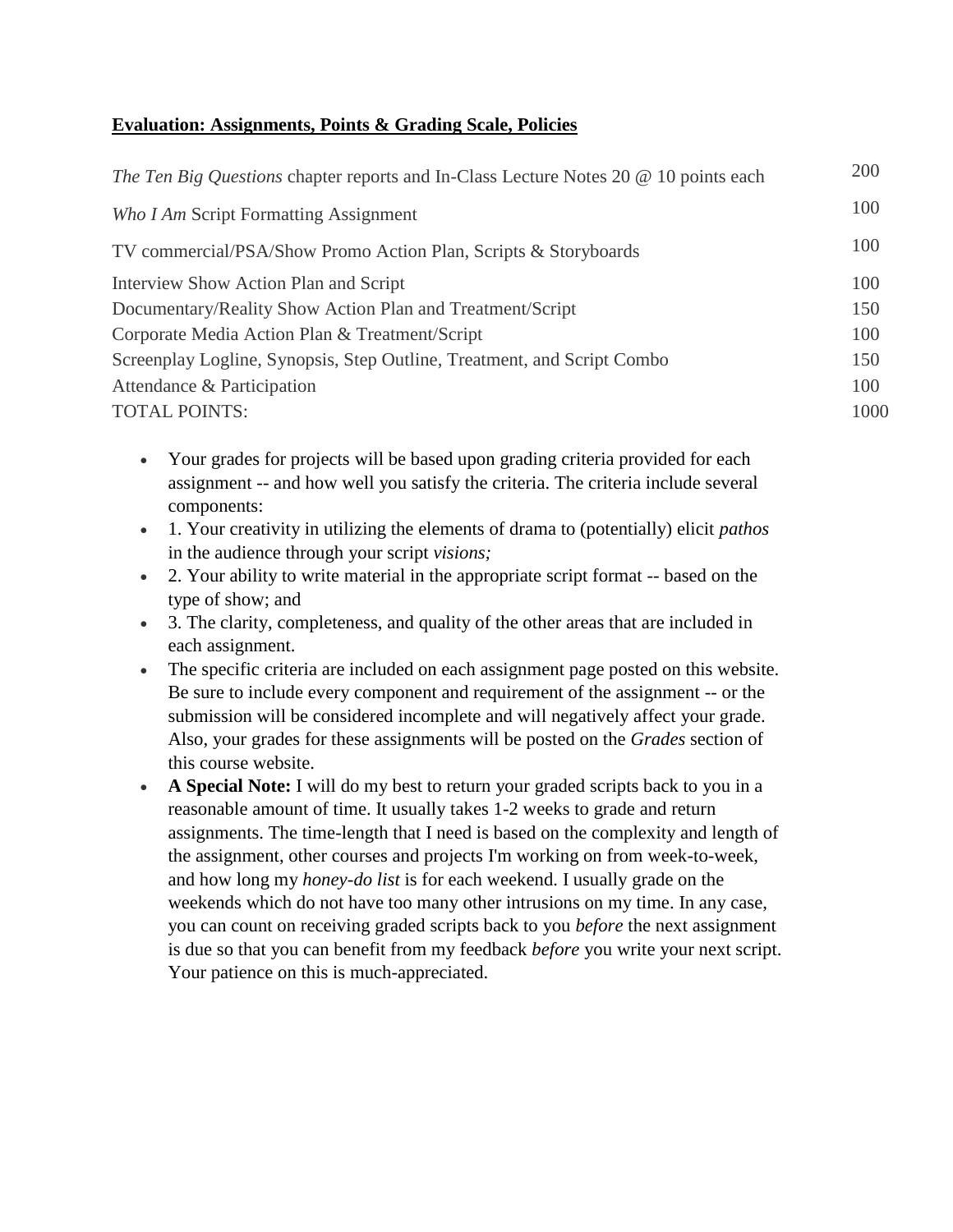### **Grading Scale:**

- Your course grade will be based upon the following cumulative point scale:
- 920-1000 A
- $-900-919 A$ -
- $880-899 B +$
- 820-879 B
- 800-819 B-
- $-780-799$  C+
- $-720-779$  C
- $-700-719$  C-
- $680-699 D+$
- $-620-679$  D
- $600-619$  D-

### **Course Schedule**

 FIRST MENTION OF CHAPTER READING is **emboldened** and signifies when that chapter's *The Ten Big Questions* reading report is due.

### **WEEK 1**

- **Tuesday, 9/1/15** NO READING ASSIGNED A. Syllabus, activities, assignments, etc. B. Introductions
- **Wednesday, 9/2/15 READING:** *Writing Scripts… Preface & Introduction; and Chapter 1: Principles & Elements of Outstanding Scriptwriting*
- A. Introductions (continued) B. Discussion: principles and elements of drama
- **Friday, 9/4/15 READING:**  *Chapter 2: Vision & Language of Scriptwriting* A. Discussion: vision and language of scriptwriting B. Screen examples on website

### **WEEK 2**

- Monday,  $9/7/15$  --NO CLASS (LABOR DAY)
- **Wednesday, 9/9/15 READING:** *Chapter 4: The Vision: Scriptwriting Formats* A. Discussion: *Who I Am* assignment B. Exercise: Script Formatting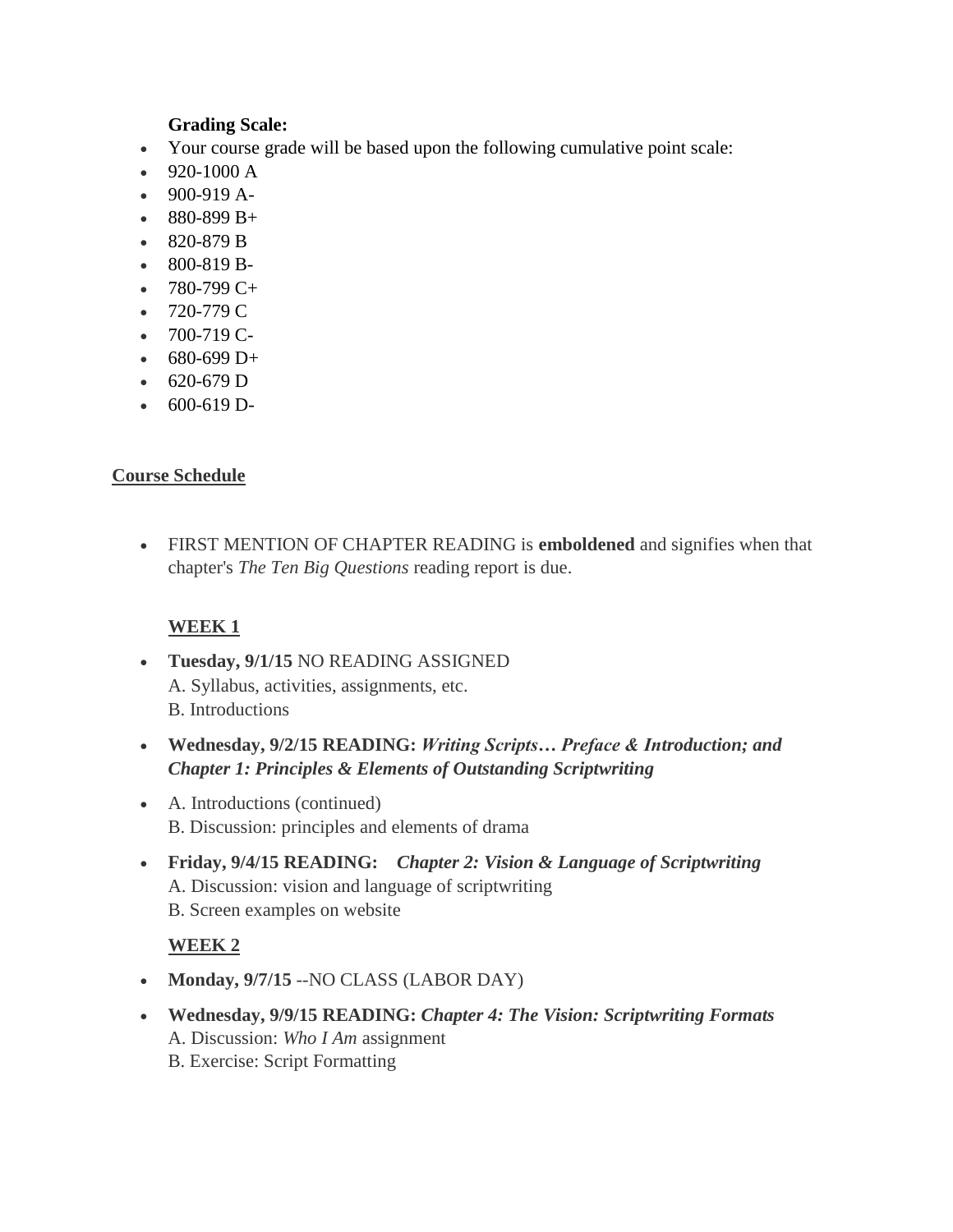**Friday, 9/11/15 READING:** *Chapter 3: The Vision -- Creativity & the Process of Scriptwriting*

A. Discussion: creativity and the process of scriptwriting B. Work on *Who I Am* assignment -- w/instructor feedback

# **WEEK 3**

- **Monday, 9/14/15 READING:** *Chapter 9: News & Sports*  **WHO I AM ASSIGNMENT DUE**
	- A. Discussion: writing for news & sports
	- B. Screen program samples
	- C. Group or individual exercise
- Wednesday, 9/16/15 READING: none assigned A. Exercise continued
- **Friday, 9/18/15 READING:** *Chapter 10: Interview Shows* A. Discussion: Interview Show Assignment B. Discussion: writing for interview shows
	- C. Screen program samples

# **WEEK 4**

 **Monday, 9/21/15** READING: review *Ch.10 Interview Shows & Ch. 3--the creative process*

A. Screening & Discussion--Interview show types & styles (continued) B. Group Brainstorming session: interview show ideas

 **Wednesday, 9/23/15** READING: review *Ch.10 Interview Shows & Ch. 3--the creative process*

A. Group Exercise: interview show ideas--type, style, and content

 **Friday, 9/25/15** READING: review *Ch.10 Interview Shows & Ch. 3--the creative process*

A. Group Presentation--their interview show concept

### **WEEK 5**

 **Monday, 9/28/15** READING: *review Ch. 10 Interview Shows & Ch. 3--the creative process*

A. Individual Exercise: start writing your interview show w/instructor feedback

- **Wednesday, 9/30/15 READING:** *Chapter 11--Documentary & Reality Shows* A. Discussion: documentary & reality shows B. Screen samples of documentaries and reality shows
- **Friday, 10/2/15** READING: review *Ch. 11--Documentary...* **INTERVIEW ASSIGNMENT DUE**

A. Discussion & screen: documentary & reality shows (continued)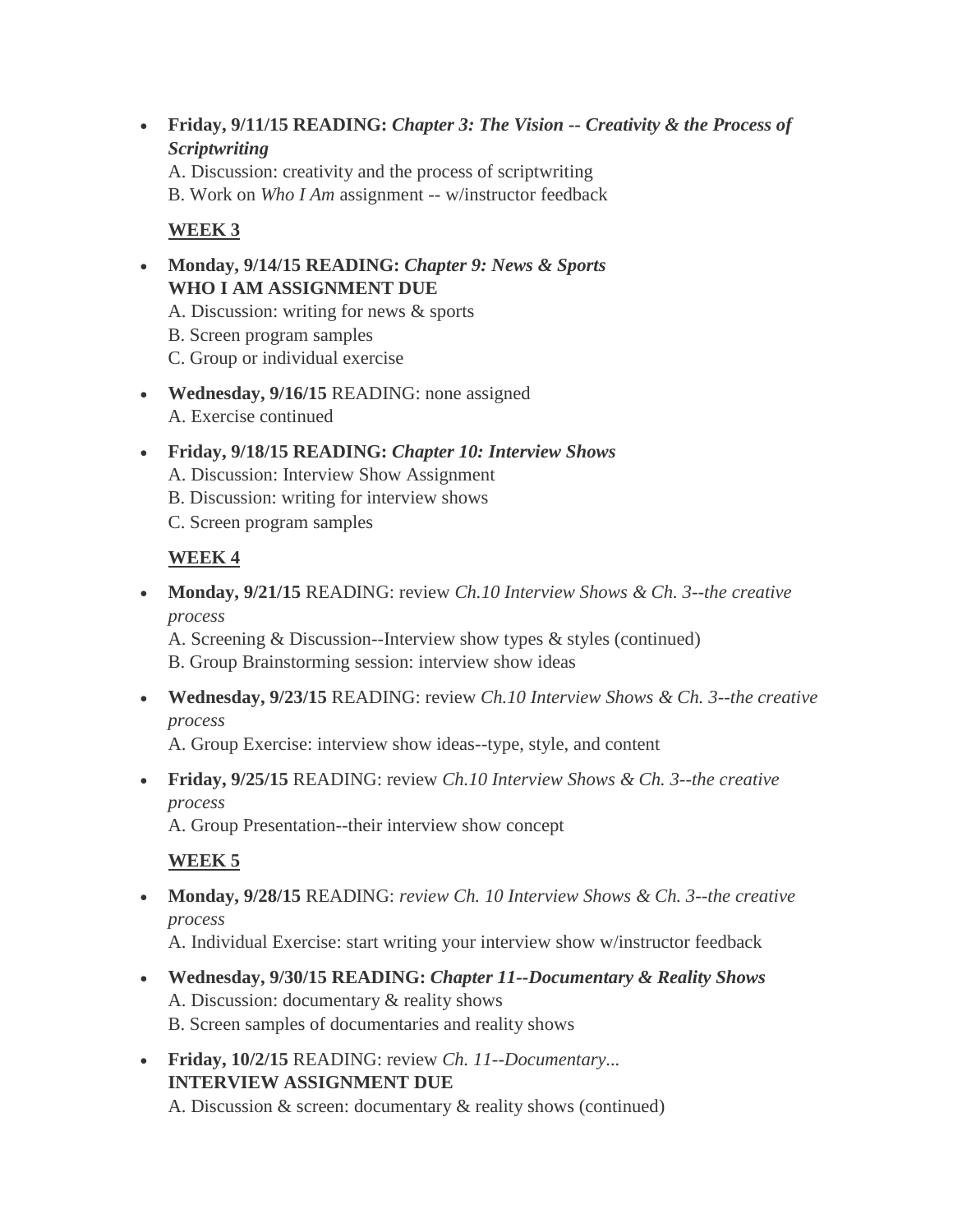# **WEEK 6**

- **Monday, 10/5/15** READING: review *Ch. 11--Documentary...* A. Discussion & screen: documentary & reality shows (continued)
- **Wednesday, 10/7/15** READING: review *Ch. 11--Documentary...* A. Group Brainstorm session: documentary or reality show series
- **Friday, 10/9/15** READING: review *Ch. 11--Documentary...* A. Group Presentation--documentary or reality show series concept

# **WEEK 7**

- **Monday, 10/12/15 READING:** *Chapter 12 Corporate & Educational Media* A. Discussion of corporate & educational programs B. Screening & discussion of corp & ed programs
- **Wednesday, 10/14/15** READING: *review Ch. 12 Corporate...* A. Screening & discussion of corp & ed programs B. Corporate & Educational Script Assignment
- **Friday, 10/16/15** READING: *review Ch. 12 Corporate...* **DOCUMENTARY ASSIGNMENT DUE** A. Group Brainstorm session: a corporate & educational program

# **WEEK 8**

- **Monday, 10/19/15** READING: *review Ch. 12 Corporate...* A. Group Presentation: Corporate & Educational Program Ideas
- **Wednesday, 10/21/15 READING:** *Chapter 8: Commercials, PSA's & Promos* A. Discussion: Commercials, PSA's and Promos B. Screening & discussion
- **Friday, 10/23/15** NO CLASS--FALL BREAK

# **WEEK 9**

- **Monday, 10/26/15** READING: *Review Ch. 8: Commercials...*  **CORPORATE & EDUCATIONAL ASSIGNMENT DUE** A. Screening & Discussion
- **Wednesday, 10/28/15** READING: *Review Ch. 8: Commercials...*  A. Group Brainstorming Session: Commercial OR PSA OR Show Promo Campaign
- **Friday, 10/30/15** READING: *Review Ch. 8: Commercials...*  A. Group Brainstorming--Commercial Campaign...etc.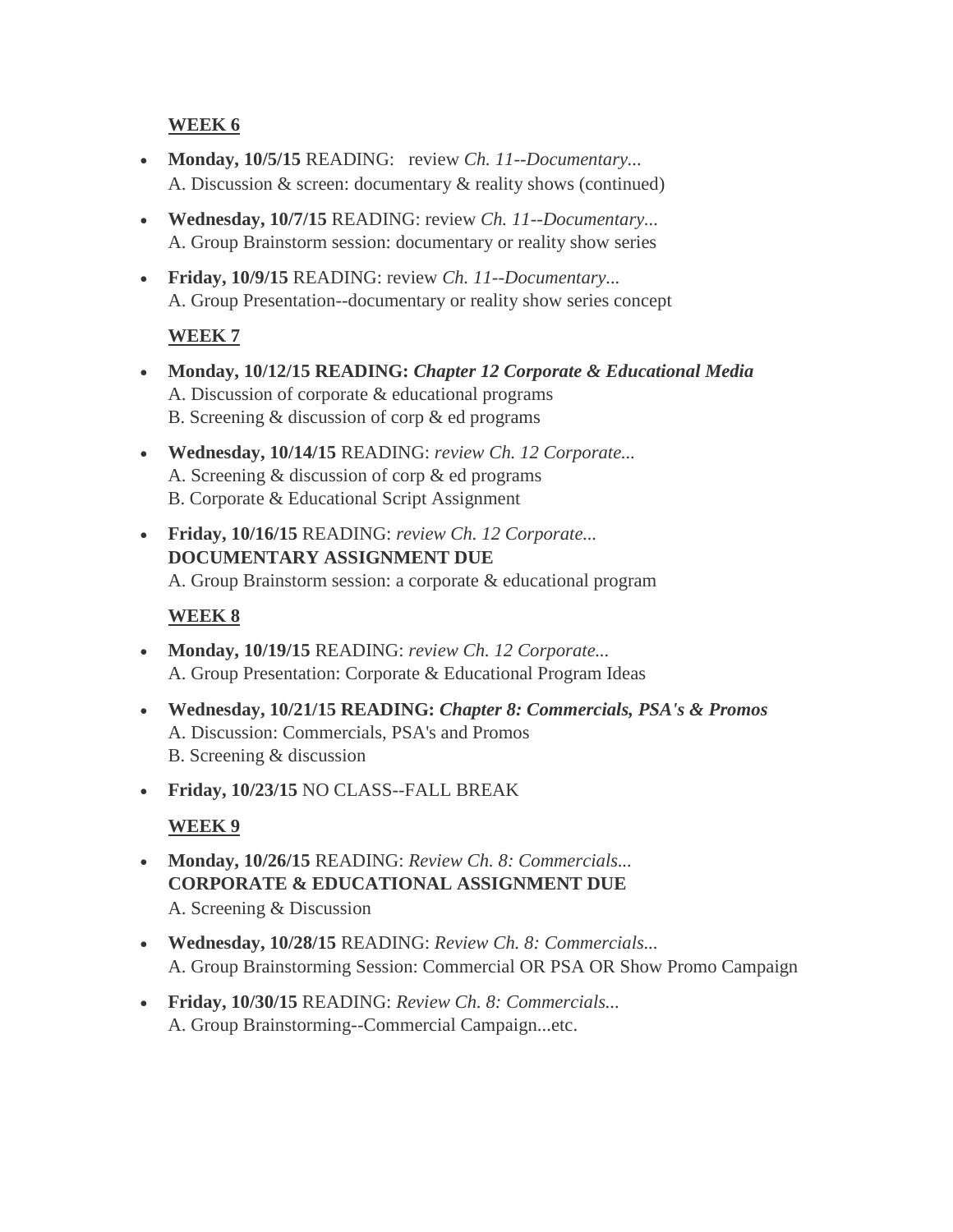### **WEEK 10**

- **Monday, 11/2/15 READING:** *Chapter 5: Film & Television Drama* A. Discussion: film and television drama B. Screening & discussion
- Wednesday, 11/4/15 READING: *review Ch. 5 Film...* A. Screening & discussion
- Friday, 11/6/15 READING: *review Ch. 5 Film...* **COMMERCIAL/PSA/PROMO CAMPAIGN ASSIGNMENT DUE**  A. Screening & discussion

# **WEEK 11**

- **Monday, 11/9/15 READING:** *Chapter 6 Film & Television Comedy* A. Discussion: film and television drama B. Screening & discussion
- Wednesday, 11/11/15 READING: *review Ch. 6 Film...* A. Screening & discussion
- Friday, 11/13/15 READING: *review Ch. 6 Film...* A. Screening & discussion

# **WEEK 12**

- **Monday, 11/16/15 READING:** *Chapter 7: Short Films*  A. Principles & Elements of Drama in Short Films B. Screenplay Synopsis/Short Comedy/Drama Script Assignment C. Screen, analyze, discuss short films
- Wednesday, 11/18/15 READING: *review Ch. 7 Short Films* A. Short films--screening & discussion
- Friday, 11/20/15 READING: *review Ch. 7 Short Films* A. Short films--screening & discussion

# **WEEK 13**

- Monday, 11/23/15 READING: *review Ch. 7 Short Films* A. Short films (continued)
- Wednesday, 11/25/15 NO CLASS--HAPPY THANKSGIVING!
- Friday, 11/27/15 NO CLASS--HAPPY THANKSGIVING!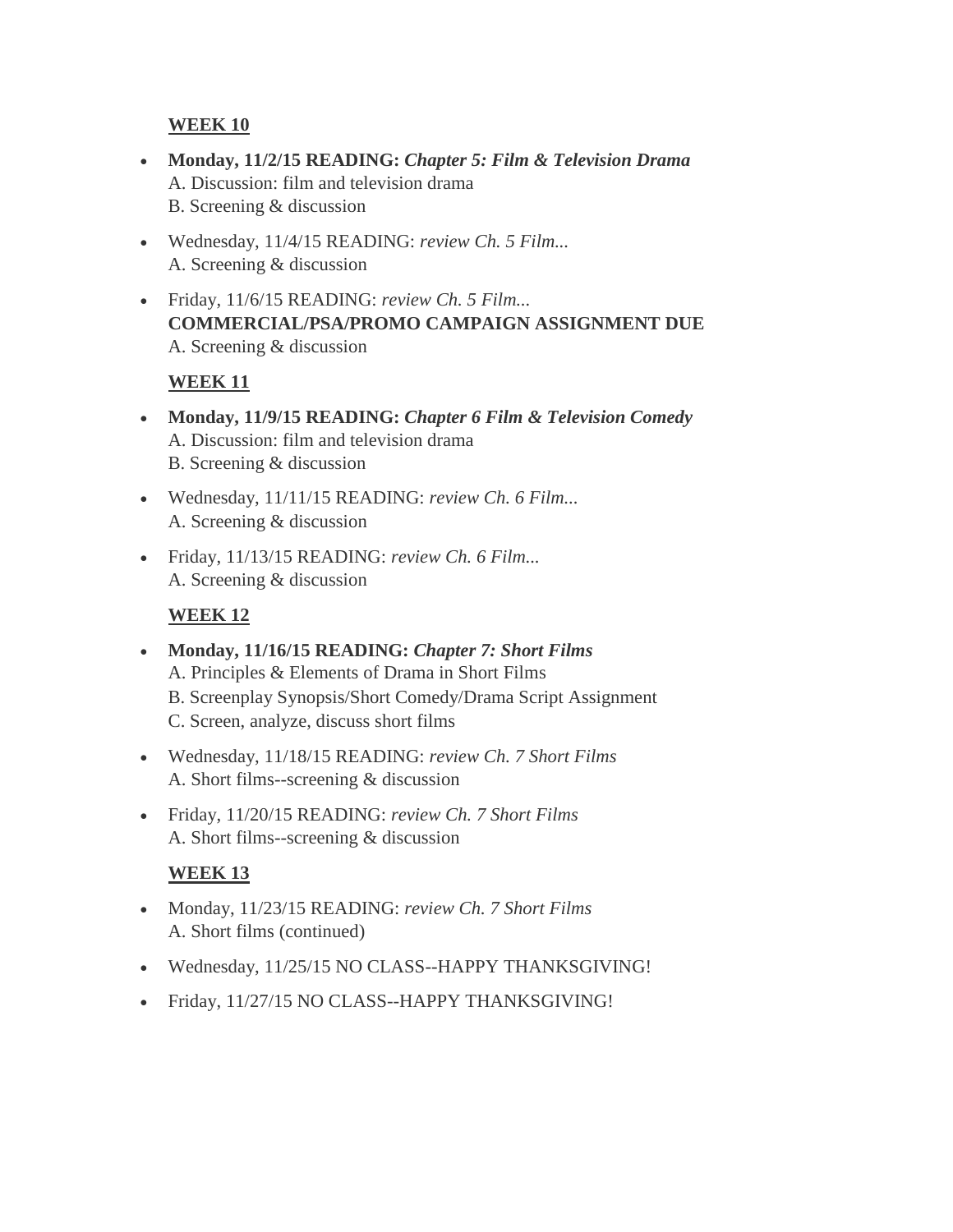# **WEEK 14**

- Monday, 11/30/15 READING: *review Ch. 7 Short Films* A. Discussion: short film ideas
- Wednesday, 12/2/15 READING: *review Ch. 7 Short Films* A. Synopsis/short film script writing exercise w/instructor feedback
- Friday, 12/4/15 READING: *review Ch. 7 Short Films* A. Synopsis/short film script writing exercise w/instructor feedback

# **WEEK 15**

- **Monday, 12/7/15 READING:** *Chapter 13: Ethics and Law in Scriptwriting* A. Discussion: ethics and law in scriptwriting B. Ethics writing case study & Potter Box Model
- Wednesday, 12/9/15 READING: *Review Ethics…* A. Laws and legal issues (case studies)
- **Friday, 12/11/15 READING: Chapter 14: Getting Started**… A. Starting a writing career, getting experience, your foot in the door, "should and should-not do's," resources, links, etc.
- MONDAY,  $12/14/15$ , 10 a.m. (or before): **TV/FILM SYNOPSIS-SCRIPT ASSIGNMENT DUE**

### **Assignments: An Overview**

Be sure to check out Point TV's Vimeo Channel: http://vimeo.com/channels/pointtv/52421676#/channels/pointtv/page:2

The course learning outcomes will be accomplished through the following reading and writing assignments: \*NEEDS A BIT MORE EDITING

- The Big 10 Questions Chapter Reports
- *Who I Am* Script
- Interview show script (sports, news/topic/issue oriented, etc.)
- Documentary treatment & script
- TV commercial/PSA script
- Corporate/industrial action plan & video script
- Screenplay synopsis for feature-length film, or short (7-10 min) drama/comedy script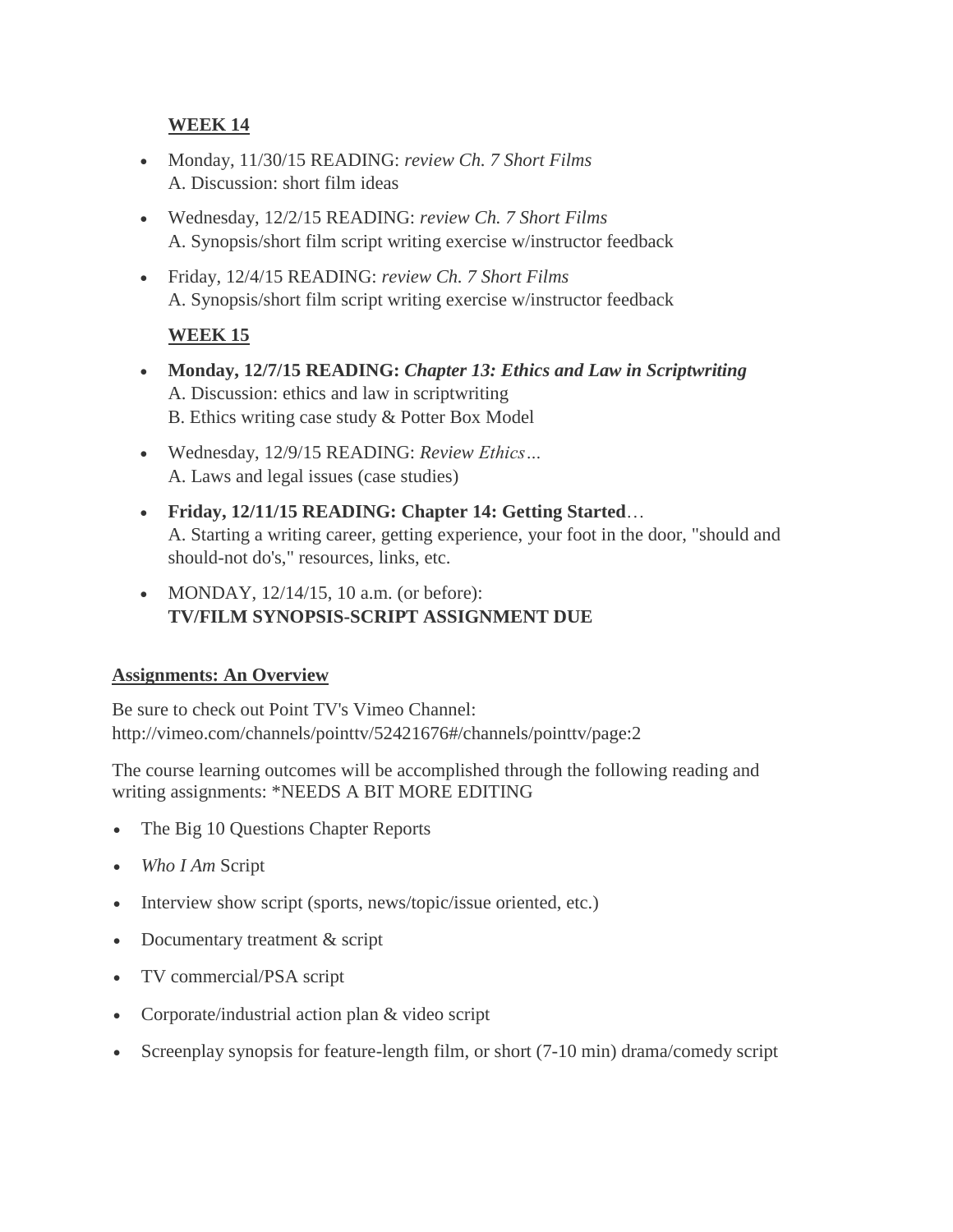Outstanding and producible scripts and concepts will be presented to producers in the COM 425 TV Workshop (fall, 2013) and COM 442 Field Production short film (spring, 2016) classes for consideration for production and to be included on PLNU's *Point TV-Channel 23* cable schedule and Vimeo channel.

# **Course Policies--READ CAREFULLY**

# Deadlines :

A very important part of your preparation for working in the media industries (or any professional field) is "professional socialization." This includes your ability to do your job well and accomplish tasks on time. Deadlines are a fact of life in the media, and it is important that you begin to practice/demonstrate this ability to meet deadlines. Therefore, all assignments must be submitted on time. They are due during the class session noted in the course schedule. They must be in the proper format, typed, and all pages stapled together. Ten (10) points automatically deducted for unstapled submissions. NO LATE SUBMISSIONS WILL BE ACCEPTED.

Also, you are not allowed to use the classroom computers and printer to print your graded scriptwriting assignments.

# **In-Class Participation:**

Ten (10) percent of your grade in this class is based upon this aspect of your performance in this course. You will not receive a high "A" in this portion of the course simply by attending all class sessions and being on time. That is noble and notable, however, that is only a baseline requirement for receiving an "A" in attendance and participation. An "A" grade participant is one who exhibits excellent participation. They are consistently and actively involved in the class discussions. They are honest, yet tactful and respectful in their evaluation of other's work, and are open to criticism of their own work. They consistently provide insightful comments, pose pertinent and important questions, and generally enhance everyone's understanding of the course material by their presence and input. An excellent participant also exhibits an energetic and positive attitude throughout the semester.

### **Attendance:**

This is another important part of your professional socialization. Unexcused absences and tardiness are not acceptable in the media professions. Many people are often counting on you to do your job, and if you don't come through on time--due to absence or tardiness, the entire organization/team suffers. Therefore, you are required to attend all class sessions, unless otherwise excused. I will usually shut the door at the beginning of class. If you have to open the door to enter after class starts, do tell me after class why you were late. Consistent tardiness will negatively affect your attendance and participation grade. Be aware that your attendance and participation grade is 10% of the course grade, and often makes the difference in your final course grade.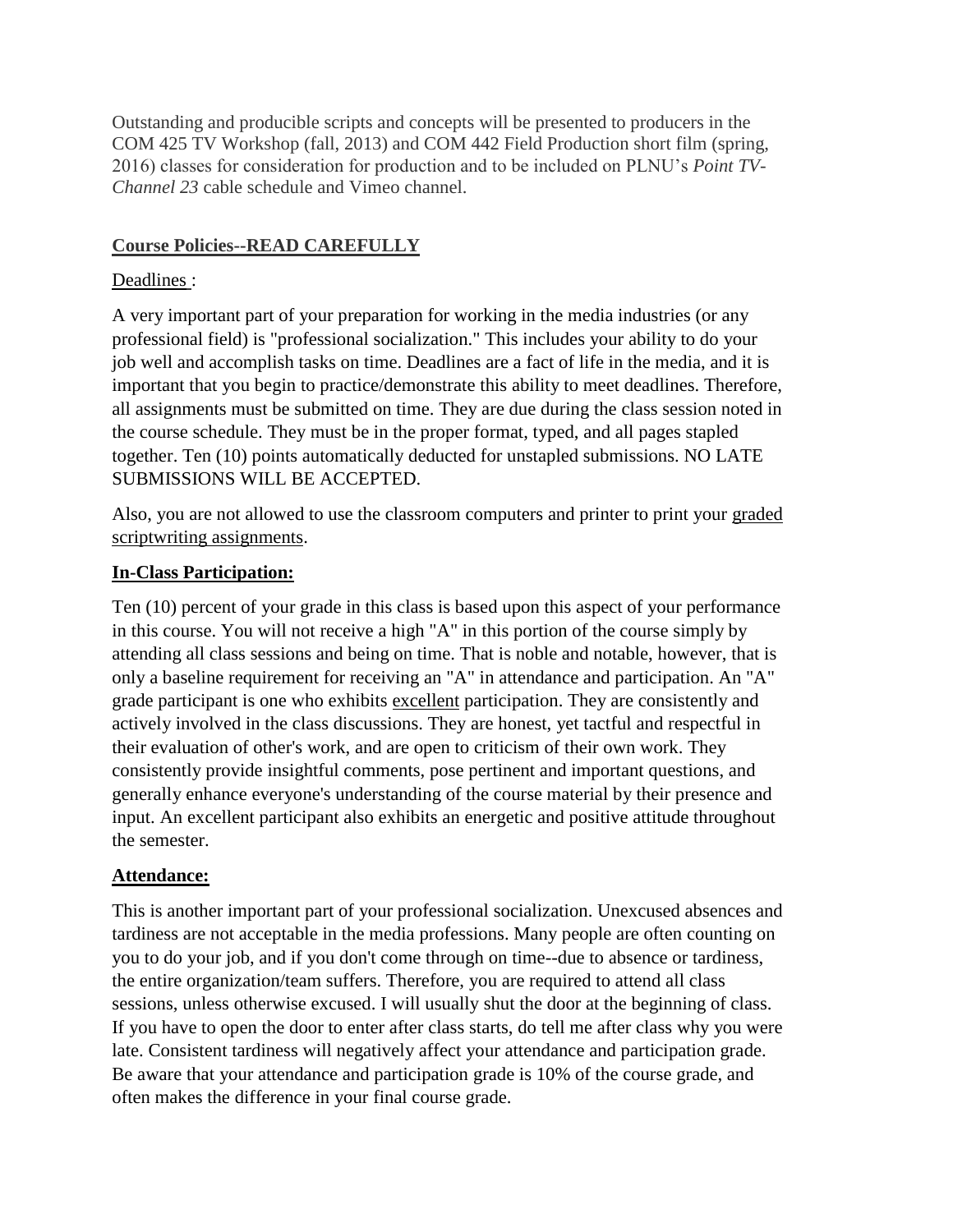#### **From the Provost:**

Regular and punctual attendance at all classes in which a student is registered is considered essential to optimum academic achievement. Therefore, regular attendance and participation in each course are minimal requirements to be met. There are no allowed or excused absences except when absences are necessitated by certain university-sponsored activities and are approved in writing by the Provost.

Whenever the number of accumulated absences in a class, for any cause, exceeds ten percent of classes (this is equivalent to missing five-5 sessions in a 15-week semester course), the faculty member has the option of filing a written report to the Vice Provost for Academic Administration which may result in de-enrollment, pending any resolution of the excessive absences between the faculty member and the student. If more than 20 percent (9 sessions or more in a semester-long course) is reported as missed, the faculty member may initiate the student's de-enrollment from the course without advance notice to the student. If the date of deenrollment is past the last date to withdraw from a class, the student will be assigned a grade of "F"� or "NC." There are no refunds for courses where a de-enrollment was processed.

### **In-Class Computer Use**

During the class sessions, computers are to be used only for script research and writing assignments for this course, and during class timeframes assigned for those purposes. Please do your web surfing, email, and homework (for this or other classes) at other times. Also, **no personal laptops or other electronic devices are allowed to be used during class sessions**. Also, you need to save all material written during in-class writing sessions to a university-provided shared hard drive, or a thumb drive.

#### **University Policies**

### **Campus Computer/Network Usage**

Careful and ethical use of computing resources is the responsibility of every user. Students will be held to a standard of accountability for how they use computers at PLNU. **Link to Computer Use Policy**: <http://www.ptloma.edu/studentdevelopment/StudentHandbook/index.htm>

#### **Academic Accommodations**

*All students are expected to meet the standards for this course as set by the instructor. However, students with learning disabilities who may need accommodations should discuss options with the Academic Support Center during the first two weeks of class. The ASC will contact professors with suggested classroom needs and accommodations. Approved documentation must be on file in the ASC prior to the start of the semester*.